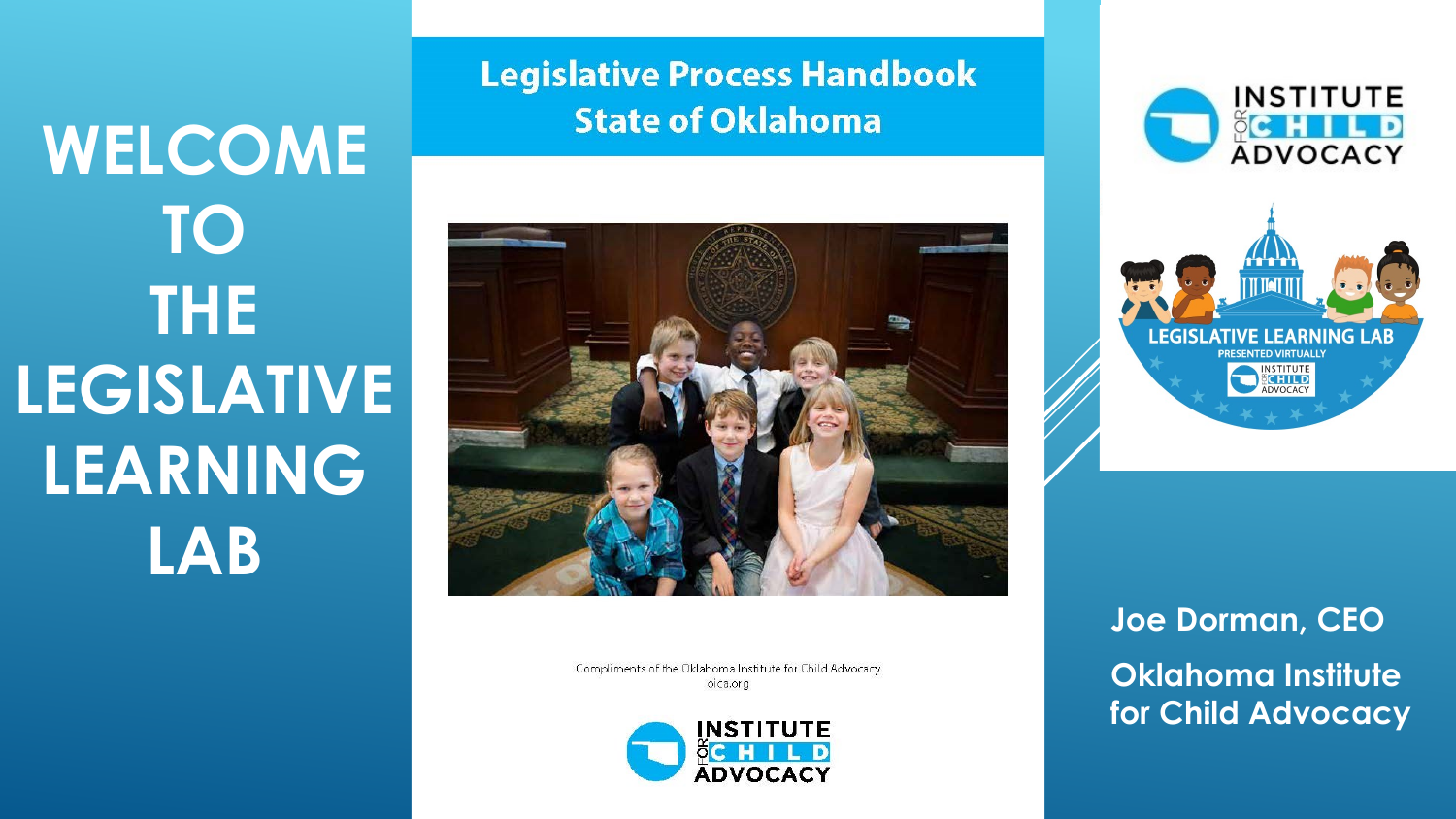| <b>Every Two Years Voter Choose:</b>                                                  | <b>Every Four Years Voters Choose</b><br>(Non-Presidential Years):                                                                                               | <b>Every Six Years Voters Choose:</b>               |  |
|---------------------------------------------------------------------------------------|------------------------------------------------------------------------------------------------------------------------------------------------------------------|-----------------------------------------------------|--|
| 24 State Senators (half of the                                                        | 8 statewide officers:<br>Governor                                                                                                                                | <b>3 Corporation Commissioners</b>                  |  |
| State Senate, even or<br> odd-numbered seats)                                         | <b>Lieutenant Governor</b>                                                                                                                                       | 2 U.S. Senators (elected for                        |  |
| <b>101 State Representatives</b><br>(entire State House of<br><b>Representatives)</b> | <b>Attorney General State</b><br><b>Treasurer</b><br>Superintendent of Public Instruction<br><b>Insurance Commissioner</b><br><b>State Auditor and Inspector</b> | six-year terms and elected on<br>a staggered basis) |  |
| <b>5 Members of Congress (entire</b><br><b>U.S. House of Representatives)</b>         | <b>Labor Commissioner</b>                                                                                                                                        |                                                     |  |
|                                                                                       |                                                                                                                                                                  |                                                     |  |





**ELECTIONS - OKLAHOMA IS ONE OF THE 23 STATE GOVERNMENTS UNDER FULL REPUBLICAN CONTROL AND ONE OF 16 WITH A VETO-PROOF REPUBLICAN MAJORITY. SOURCE: BALLOTPEDIA**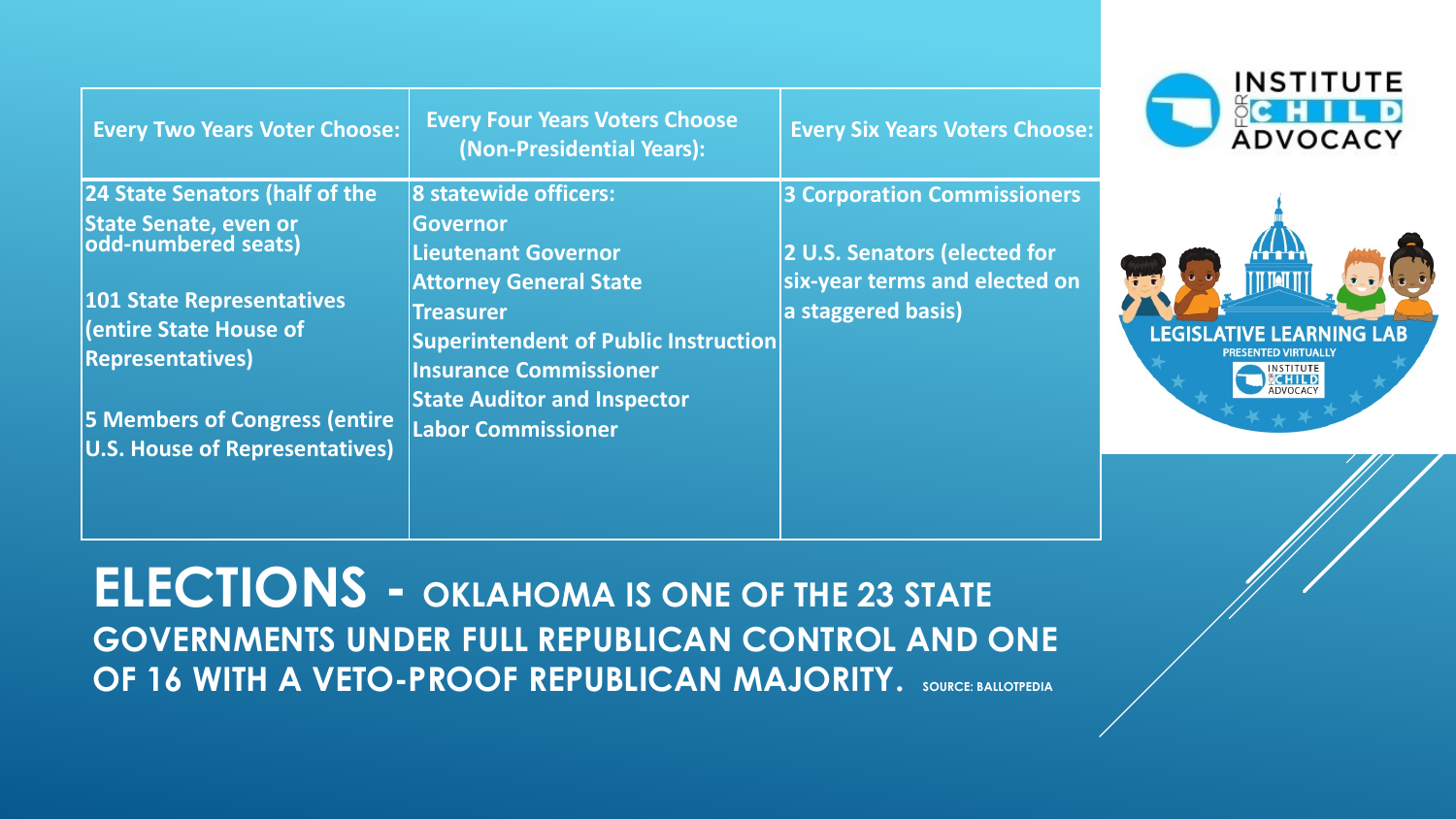#### **House of Representatives**

- **101 Members**
- **Two-Year Terms**
- **Republicans have controlled the House since 2004**
- **Current Breakdown: 82 Republicans / 18 Democrats (one vacancy)**
- **Presided over by Speaker Charles McCall**

#### **Senate**

- **48 Members**
- **Four-Year Staggered Terms**
- **Republicans have controlled the Senate since 2008**
- **Current Breakdown: 39 Republicans / 9 Democrats**
- **Presided over by President Pro-Tempore Greg Treat**
- **Lieutenant Governor Matt Pinnell is the President of the Senate**





### **OKLAHOMA'S BICAMERAL LEGISLATURE**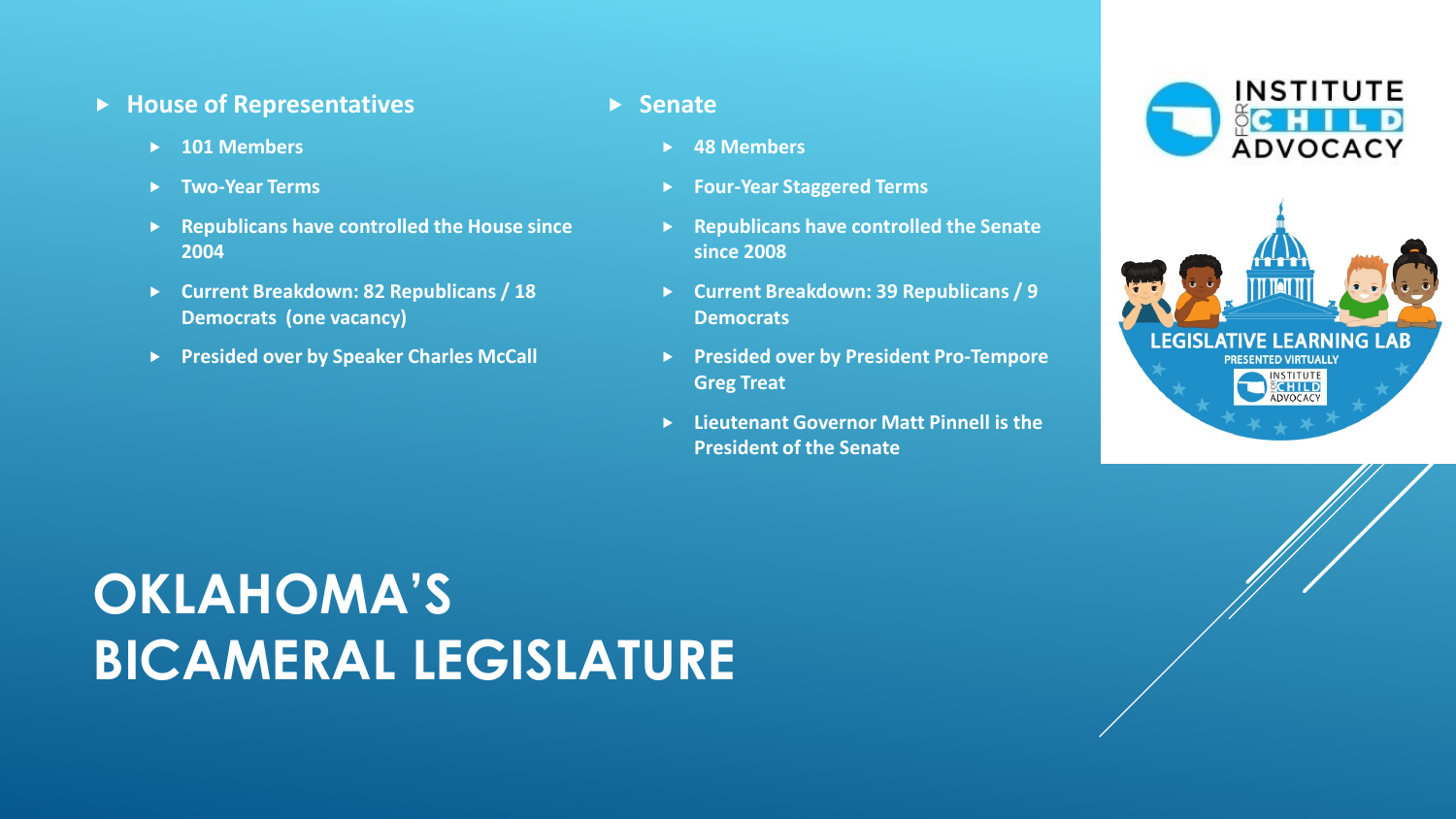**Legislation which originates in the Senate is numbered consecutively beginning with "1":** **Legislation which originates in the House is numbered consecutively beginning with "1001":**

**HB 1001 HJR 1001 HCR 1001 HR 1001**

**SB 1 SJR 1 SCR 1 SR 1**

**have the force and effect of law**

**must be passed by both chambers**

**must be signed by the Governor (except when** 

**generally proposes changes to the Oklahoma** 

**the measure submits a question to a vote of the** 

**Bills**

**people)**

**Statutes**

#### **Joint Resolutions**

- **have the force and effect of law**
- **must be passed by both chambers**
- **F** must be signed by the Governor (except when the **measure submits a question to a vote of the people)**
- **often will not become part of the Oklahoma Statutes**





### **LEGISLATION**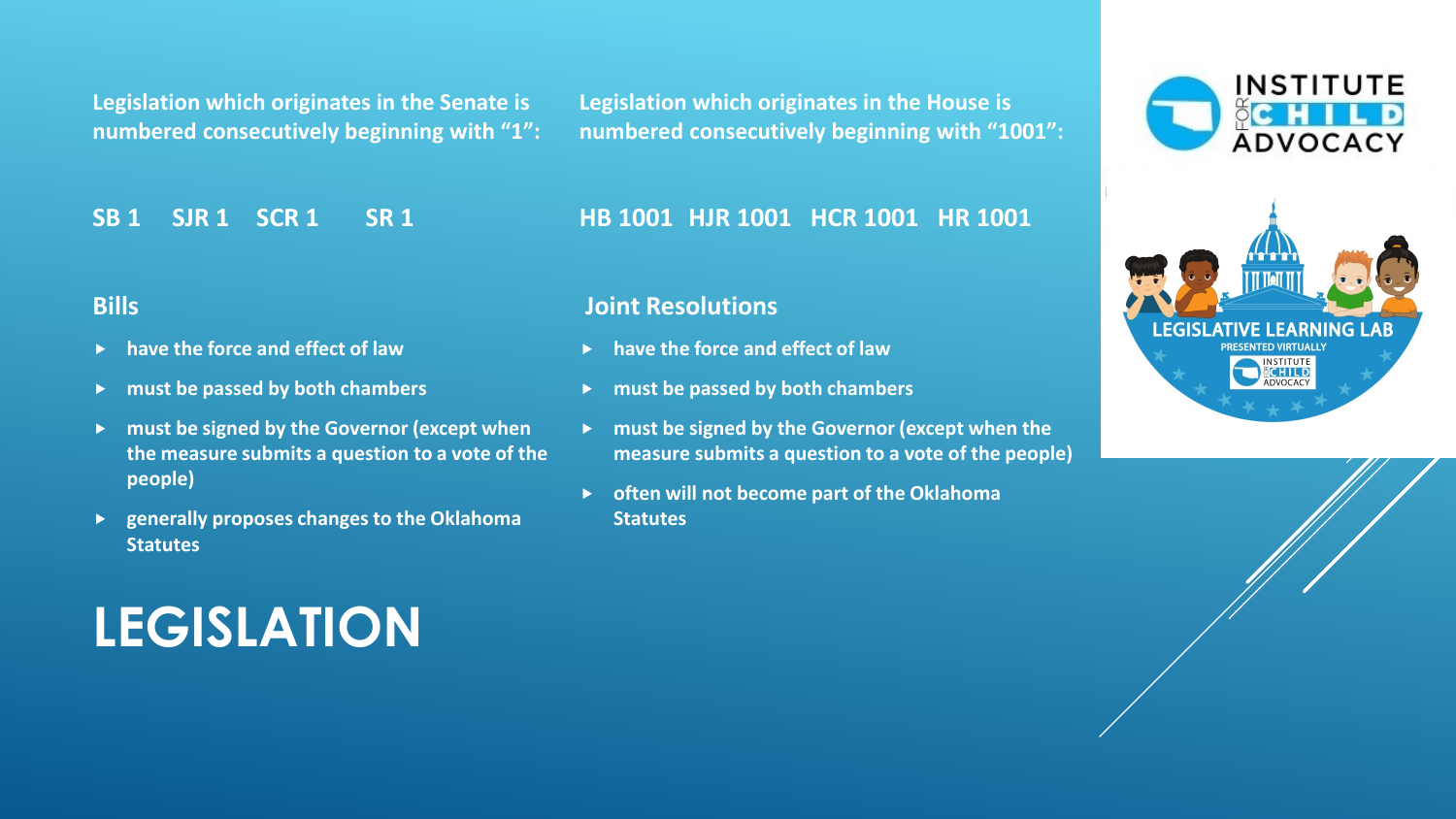#### **Concurrent Resolutions**

- **do not have the force and effect of law**
- **must be passed by both chambers**
- **are not signed by the Governor**
- **will not become part of the Oklahoma Statutes**
- **are used to express the will or opinion of both chambers**

#### **Simple Resolutions**

- **do not have the force and effect of law**
- **must pass only the chamber which introduced the measure**
- **are not signed by the Governor**
- **will not become part of the Oklahoma Statutes**
- **are used to express the will or opinion of one chamber**





### **LEGISLATION**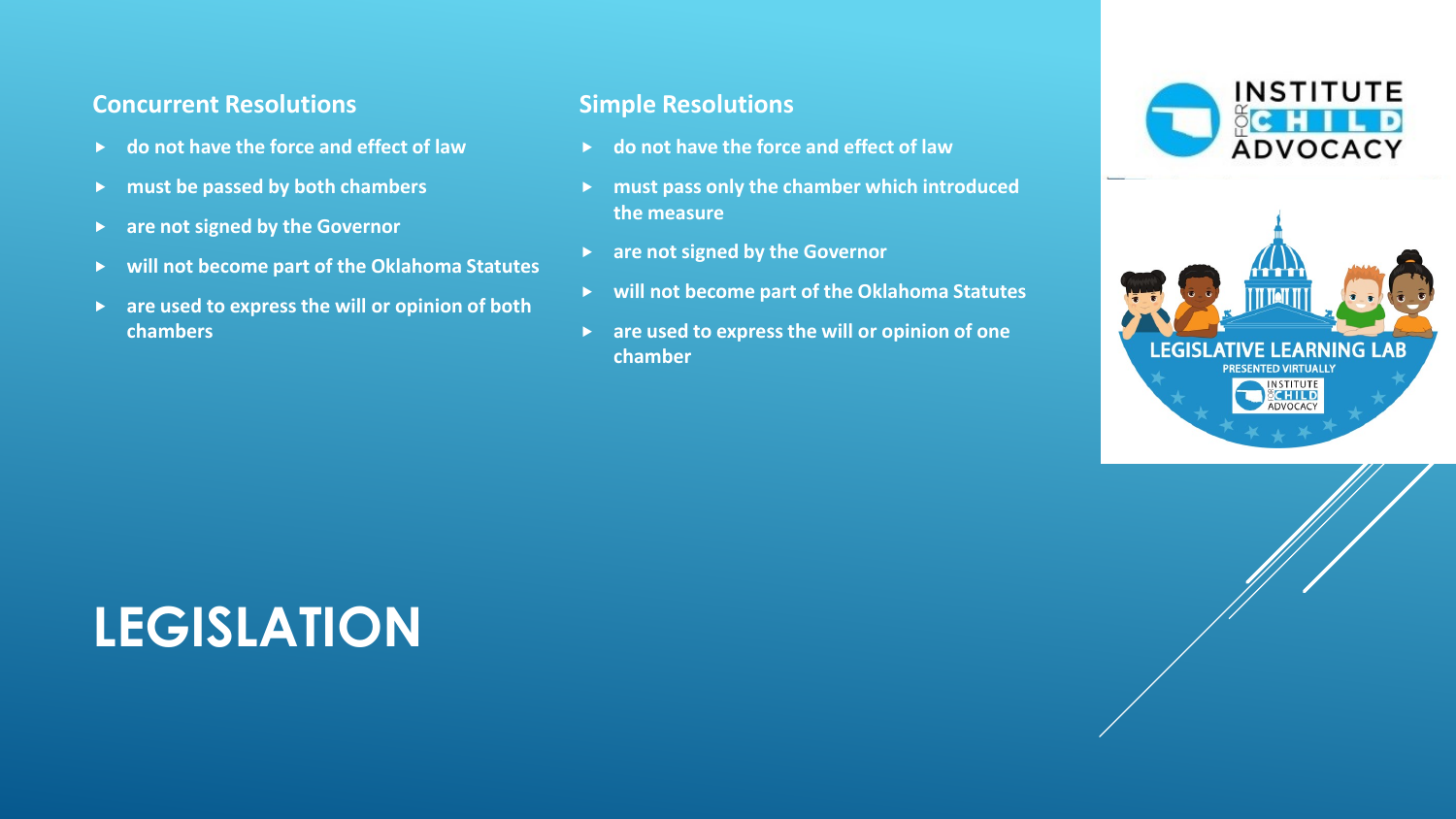### **Measures being considered by the Oklahoma State Legislature pass through a variety of forms.**

#### **Introduced Version**

**The bill or resolution, as filed, is has the heading, "AS INTRODUCED". The measure is introduced in this form and remains this way until it is reported out of committee in the first chamber.**

#### **Committee Version**

**After a measure has been heard by a committee and reported to the floor for further consideration, it is printed with changes made in committee highlighted in bold.**

### **READING A BILL OR RESOLUTION**

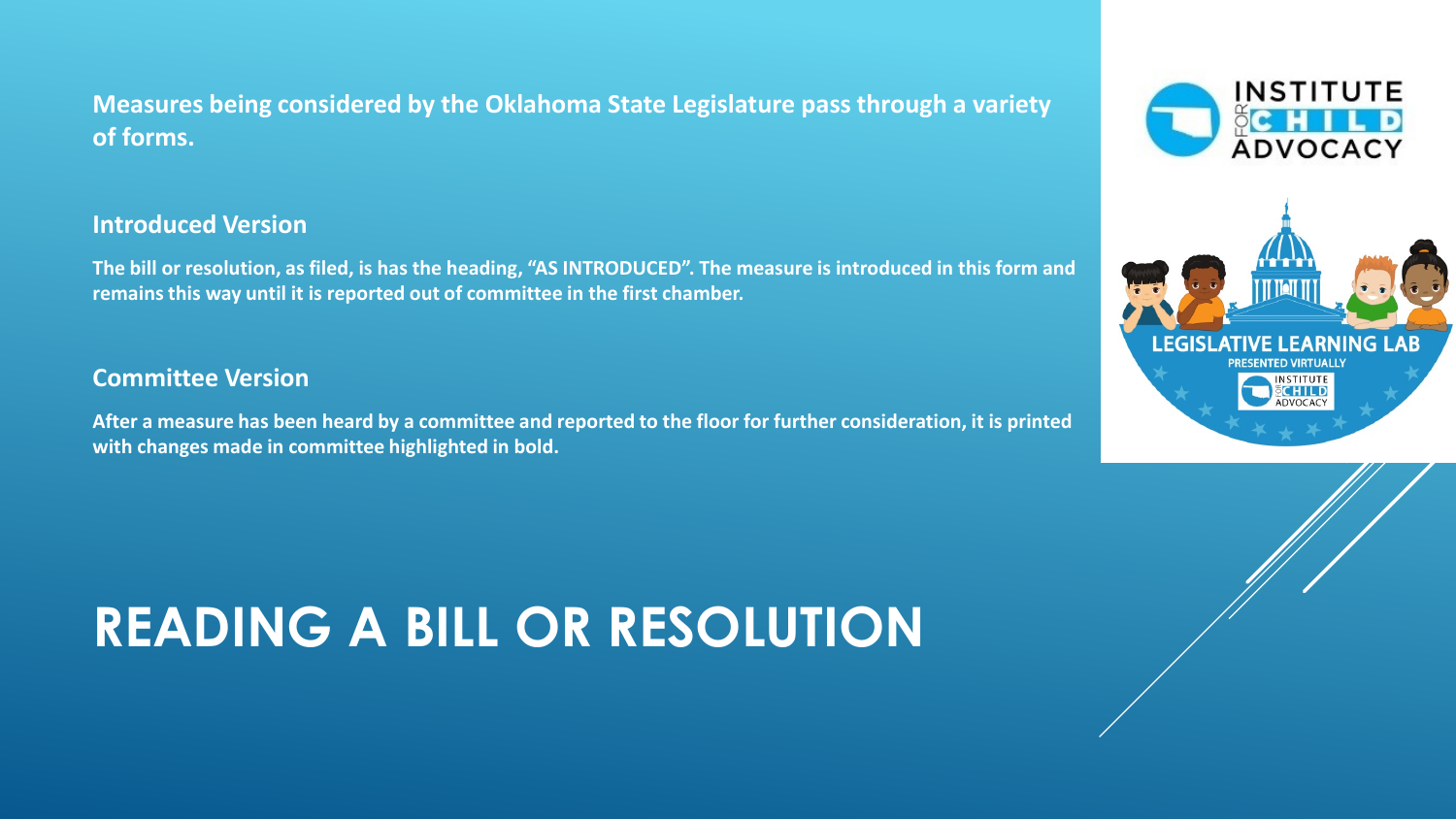#### **Engrossed Version**

**A verified copy of the bill or resolution, complete with any committee or floor amendments, is executed after Third Reading. An Engrossed Version passed by one chamber is filed for committee work in the second chamber, then in the same form as above for floor action.**

#### **Conference Committee Substitute**

**Frequently, bills pass the two houses in different forms and go to conference committees to have the differences resolved. A report signed by conferees and a conference committee**

**substitute that resembles the committee version will be considered by both chambers.**

#### **Enrolled Version**

**A verified, final copy of the identical bill or resolution passed by both chambers and ready for the Governor's signature or veto is filed.**

## **READING A BILL OR RESOLUTION**



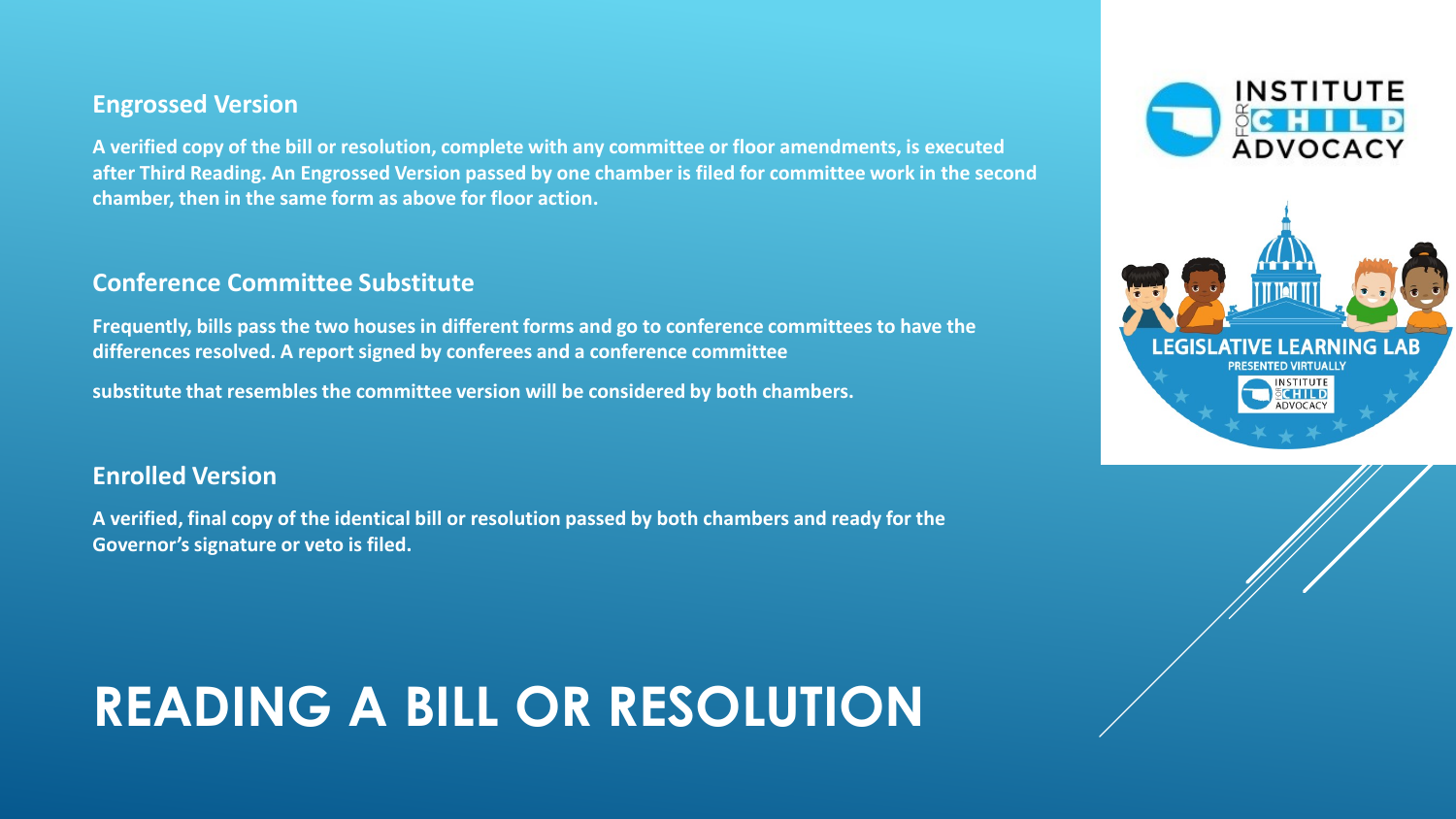**Bills being considered by the Legislature can do any one or any combination of the following:**

**Create new law**

**Amend existing law**

**Repeal existing law**

**Appropriate money or set budgetary limits**

**Most often, bills amend existing law. The changes are easy to determine since what is being amended is denoted by strikeouts in the case of language being removed or underlines for new language. The most notable exception is for new law, repealers or non-codified sections which have no strikeouts or deletions.**

### **READING A BILL OR RESOLUTION**



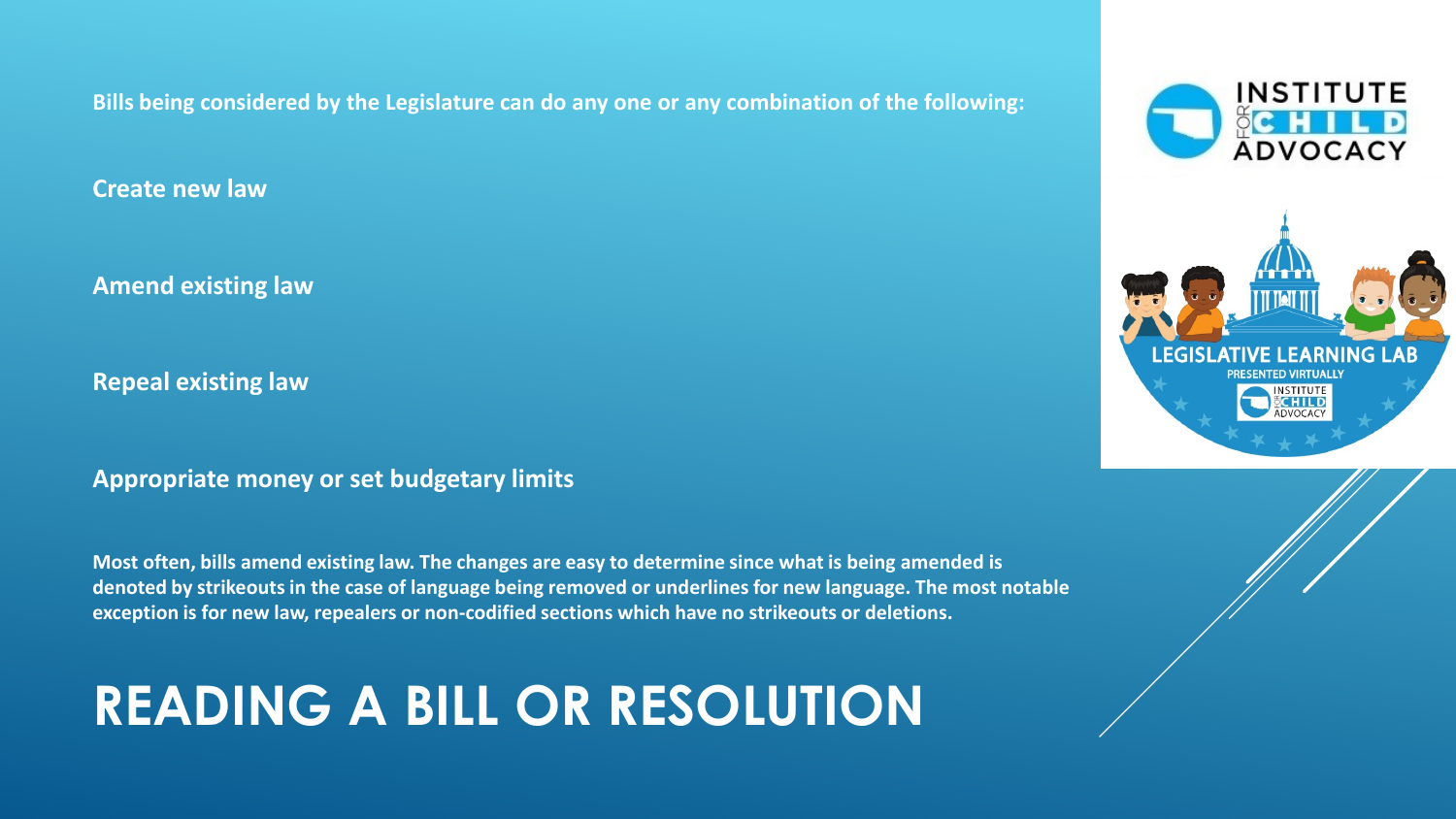| <b>January</b>                                                                                                               | February                                                                                                                                                                        | <b>March</b>                                                                                          | <b>April</b>                                                                                                                              | <b>May</b>                                                                      | <b>June</b>                                                                                                                     |                                                               |
|------------------------------------------------------------------------------------------------------------------------------|---------------------------------------------------------------------------------------------------------------------------------------------------------------------------------|-------------------------------------------------------------------------------------------------------|-------------------------------------------------------------------------------------------------------------------------------------------|---------------------------------------------------------------------------------|---------------------------------------------------------------------------------------------------------------------------------|---------------------------------------------------------------|
|                                                                                                                              | <b>Legislature in Session</b>                                                                                                                                                   |                                                                                                       |                                                                                                                                           | <b>State agencies</b><br>submit budget<br>work program<br>to Office of          | <b>INSTITUTE</b><br>CC H I L D<br>ADVOCACY                                                                                      |                                                               |
| On the first day<br>of legislative<br>session, the                                                                           | Legislative Review of State Agency Budgets; Passage of<br><b>Budgets for State Agencies</b>                                                                                     |                                                                                                       |                                                                                                                                           |                                                                                 |                                                                                                                                 |                                                               |
| <b>Governor</b><br><b>Submits the</b><br><b>Executive</b><br><b>Budget to the</b><br><b>Legislature for</b><br>consideration | <b>Final Review of</b><br><b>Available</b><br><b>Revenue for</b><br><b>Expenditure by</b><br><b>State Legislature</b><br>by the State<br><b>Board of</b><br><b>Equalization</b> |                                                                                                       |                                                                                                                                           | <b>Management &amp;</b><br><b>Enterprise</b><br><b>Services for</b><br>approval |                                                                                                                                 |                                                               |
|                                                                                                                              |                                                                                                                                                                                 |                                                                                                       |                                                                                                                                           |                                                                                 | June 30<br><b>End of Fiscal Year</b>                                                                                            |                                                               |
| July                                                                                                                         | <b>August</b>                                                                                                                                                                   | <b>September</b>                                                                                      | <b>October</b>                                                                                                                            | <b>November</b>                                                                 | <b>December</b>                                                                                                                 | <b>LEGISLATIVE LEARNING LAB</b><br><b>PRESENTED VIRTUALLY</b> |
|                                                                                                                              |                                                                                                                                                                                 | <b>State agencies</b><br>submit budget                                                                | <b>OMES Reviews State Agency Budget Requests;</b><br><b>House and Senate Committees Hold Agency</b><br><b>Performance Review Hearings</b> |                                                                                 |                                                                                                                                 | <b>INSTITUTE</b><br><b>ADVOCACY</b>                           |
| <b>July 1 Beginning</b><br>of the new<br><b>Fiscal Year</b>                                                                  |                                                                                                                                                                                 | request to the<br><b>Office of</b><br><b>Management &amp;</b><br><b>Enterprise</b><br><b>Services</b> |                                                                                                                                           |                                                                                 | <b>Preliminary</b><br><b>Certification of</b><br><b>State Revenue by</b><br>the State Board<br>of Equalization<br>for next year |                                                               |

### **BUDGET TIMELINE**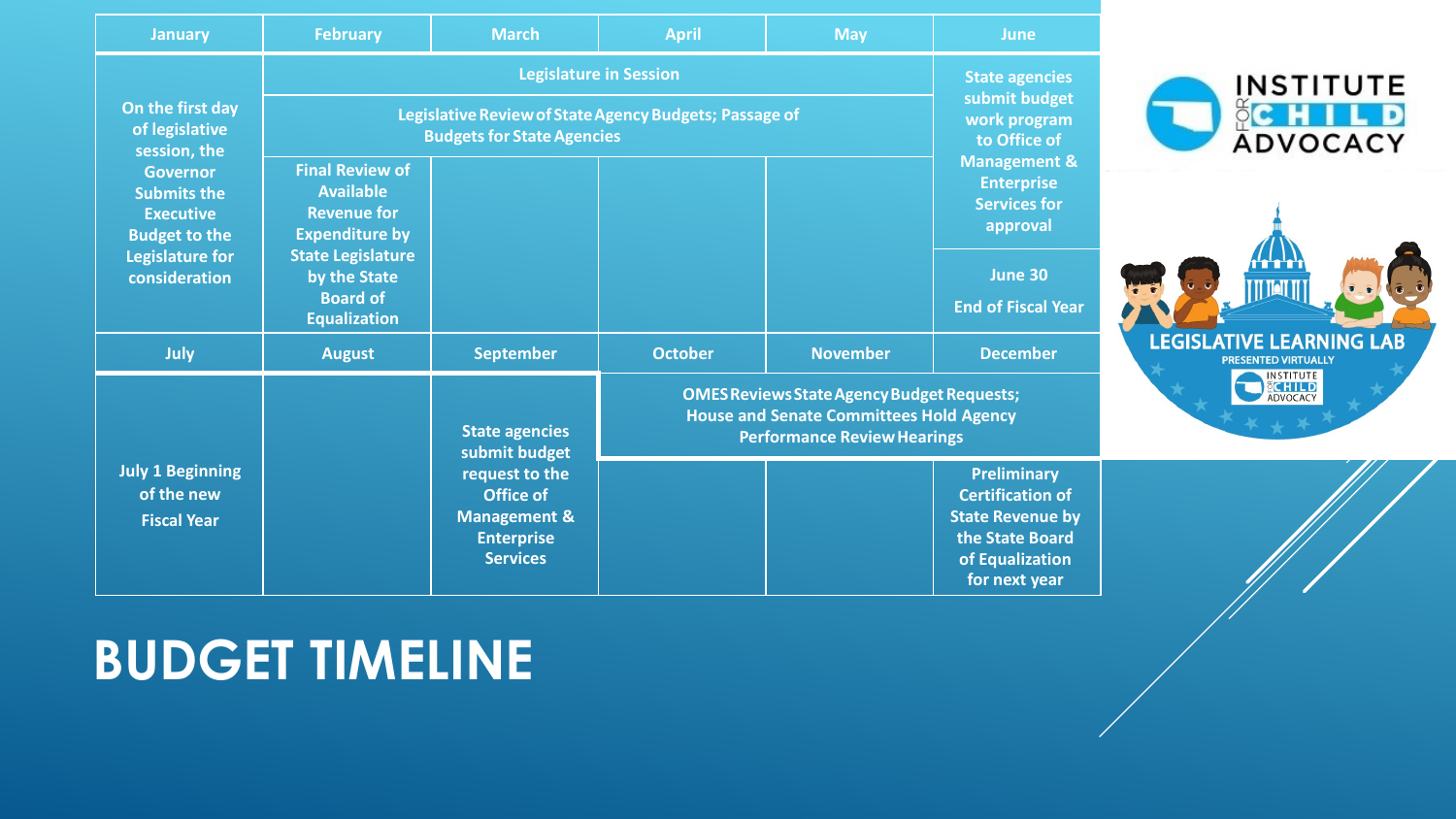

#### **The Governor Serves as Chief Executive of the State**

- **Elected to a four-year term, two-term limit.**
- **Powers and Duties:**
	- **Head of state and chief executive for the State of Oklahoma**
	- **Commander in Chief of the Oklahoma National Guard**
	- **Appoints (with confirmation by the state senate) cabinet secretaries and various agency directors**
- **Delivers yearly "State of the State" address to the Legislature on the first day of session**

#### **Governor J. Kevin Stitt (R)**

**Elected 2018** 

### **EXECUTIVE BRANCH**



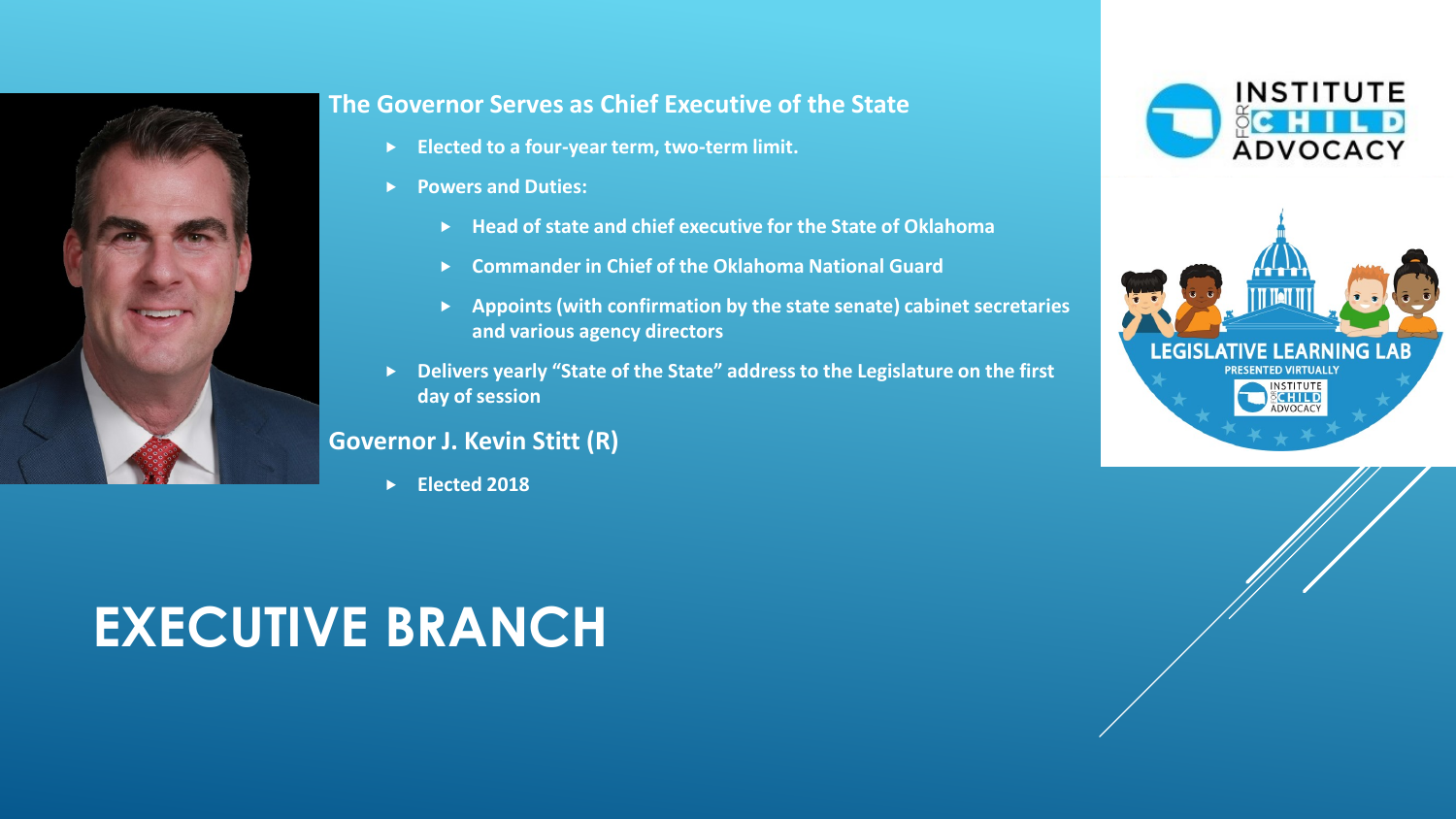

**Upon receiving a bill or joint resolution which has passed both chambers of the Oklahoma Legislature, the Governor may:**

#### **Approve the measure**

*\*by signing it within five days from receipt*

#### **Veto the measure**

*\*by returning it within five days (Sundays excepted) with objections \*the Legislature might be in Session, thereby providing an opportunity to override* **Pocket Passage the measure if passed prior to the last five days of a session.**  *\*allows it to become law without action by the Governor by keeping it five days (Sundays excepted) while the Legislature is in Session*

**Pocket Veto the measure for bills passed during the final five days of a session.**

*\*by keeping it up to fifteen days (Sundays excepted) without taking official action following the Legislative Session*

*The legislature may override a veto of the governor by a two-thirds vote of each body, or a three-fourths vote for any action that required two-thirds for passage.*

### **GOVERNOR'S ACTIONS ON LEGISLATION**



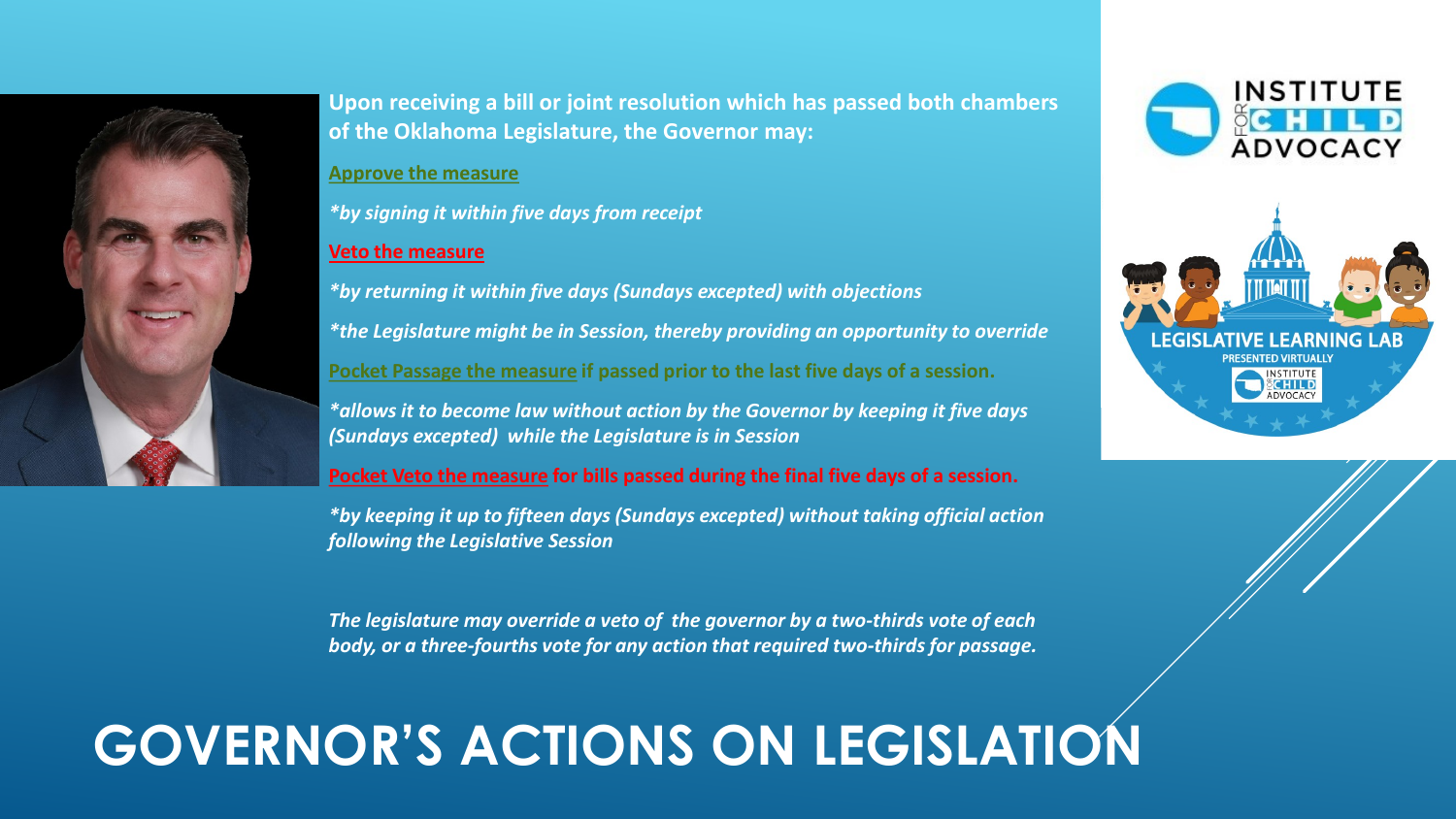



### **OKLAHOMA'S JUDICIAL BRANCH**

**THE OKLAHOMA COURT SYSTEM IS DIFFERENT FROM ALL OTHER STATES, WITH THE EXCEPTION OF TEXAS, IN THAT OKLAHOMA HAS TWO COURTS OF LAST RESORT: THE OKLAHOMA SUPREME COURT AND THE COURT OF CRIMINAL APPEALS . SOURCE: OKHISTORY.ORG**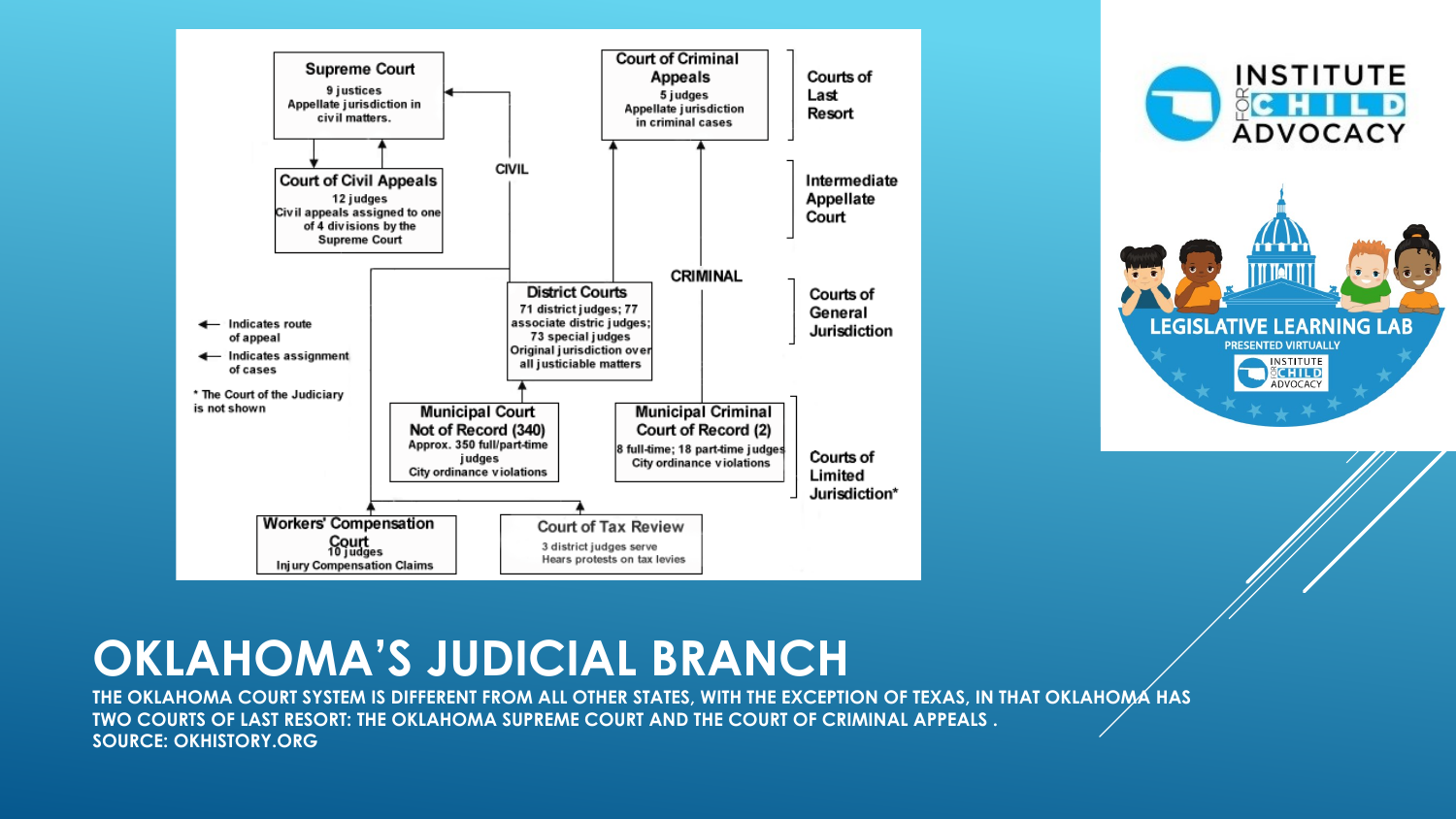**The nine Justices of the Oklahoma Supreme Court decide only civil cases. The five Judges of the Oklahoma Court of Criminal Appeals decide criminal cases.** 

**The Oklahoma Supreme Court has immediate jurisdiction with respect to new firstimpression issues, important legal issues, and cases of great public interest.** 

**In addition to appeals from the trial courts, the Oklahoma Supreme Court has jurisdiction over all lower courts, excluding the Oklahoma Court on the Judiciary, and the Oklahoma Senate, when that body is sitting as a Court of Impeachment.** 

**Judgments of the Oklahoma Supreme Court with respect to the Oklahoma Constitution are considered final.**

### **SUPREME COURT CASES**